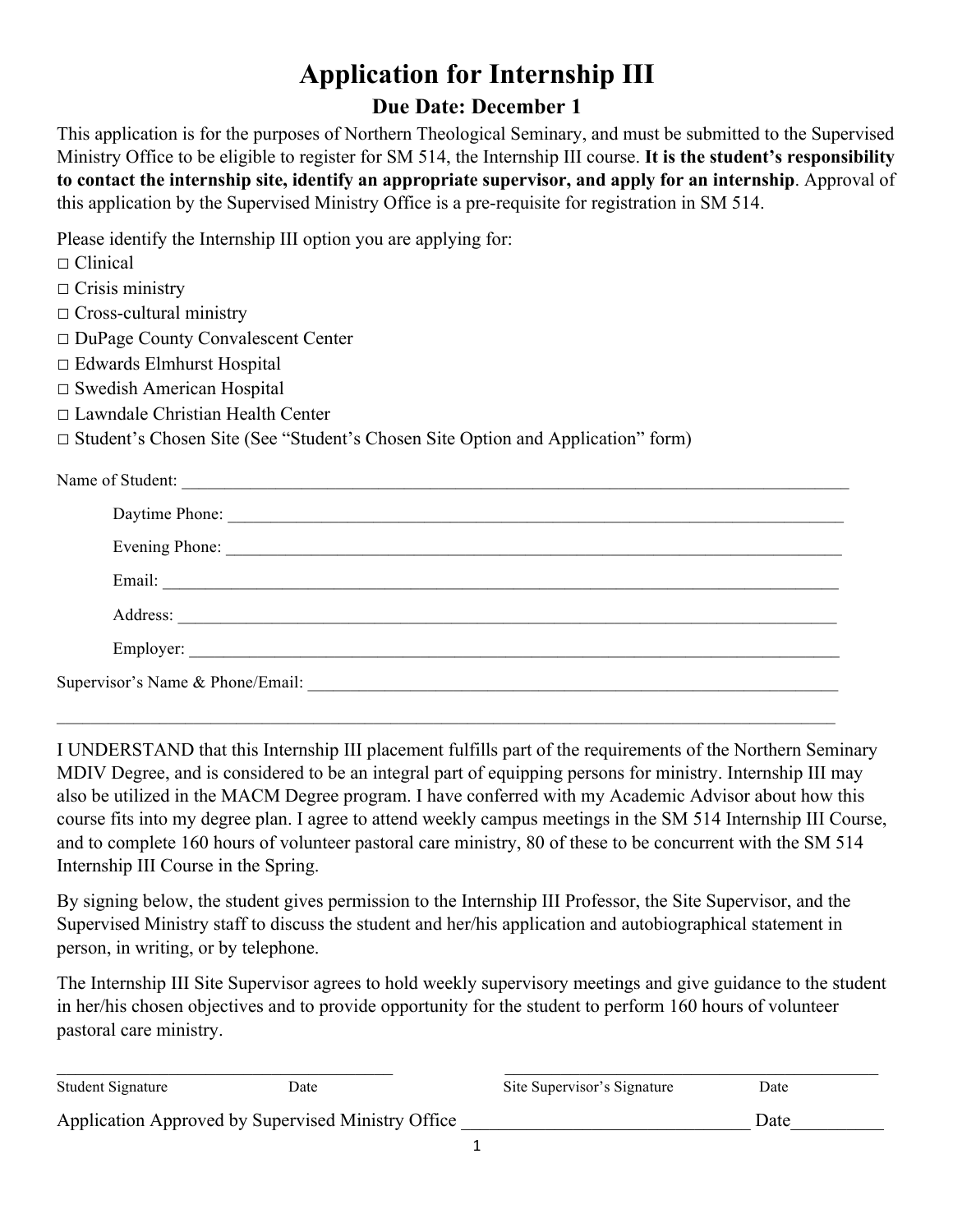## **Autobiographical Statement**

1. Please provide and attach to this application packet a reasonably full account of your life in 5-7 typed pages, including important events and significant relationships as well as how these have helped to shape you. Describe your family of origin and your current family relationships and their impact on your understanding of your pastoral identity.

2. Include a description of the development of your religious life, including how events and relationships have affected your faith and informed your belief system.

3. Write a brief statement of your theological understanding of your gifts and talents as they weave into your vocational calling.

4. Conclude with a full description of the ministry setting you have selected and your educational goals, including how you hope working in this setting will be helpful in meeting your goals for ministry.

### **Student's Chosen Site Option**

If you desire to complete your hours at a site not specified above, please fill out the form below with the following information. This is in addition to the Autobiographical Statement and the above form.

Site Supervisor qualifications:

- Has earned a minimum of a Master's degree in a ministry discipline or its equivalent as determined by the Supervised Ministry Director.

- Has, ideally, successfully completed at least one unit of Clinical Pastoral Education (ACPE) or its equivalent as determined by the Supervised Ministry Director.

- Has served a minimum of five years in a full-time ministry placement of the area in which the supervisor will be eligible to supervise - or its equivalent - as determined by the Supervised Ministry Director.

- Is available and willing to mentor a seminary student during her/his service and is able to offer experience in leading critical situations and pastoral care experiences.

- Is able to offer the student at least 160 hours of ministry experience.

- Is able to meet with the student one-hour weekly for theological reflection and mentoring.

- Is not a family member of the student, current employer/supervisor of the student, or a current seminary student.

- Is not supervising more than two Northern Seminary students concurrently.